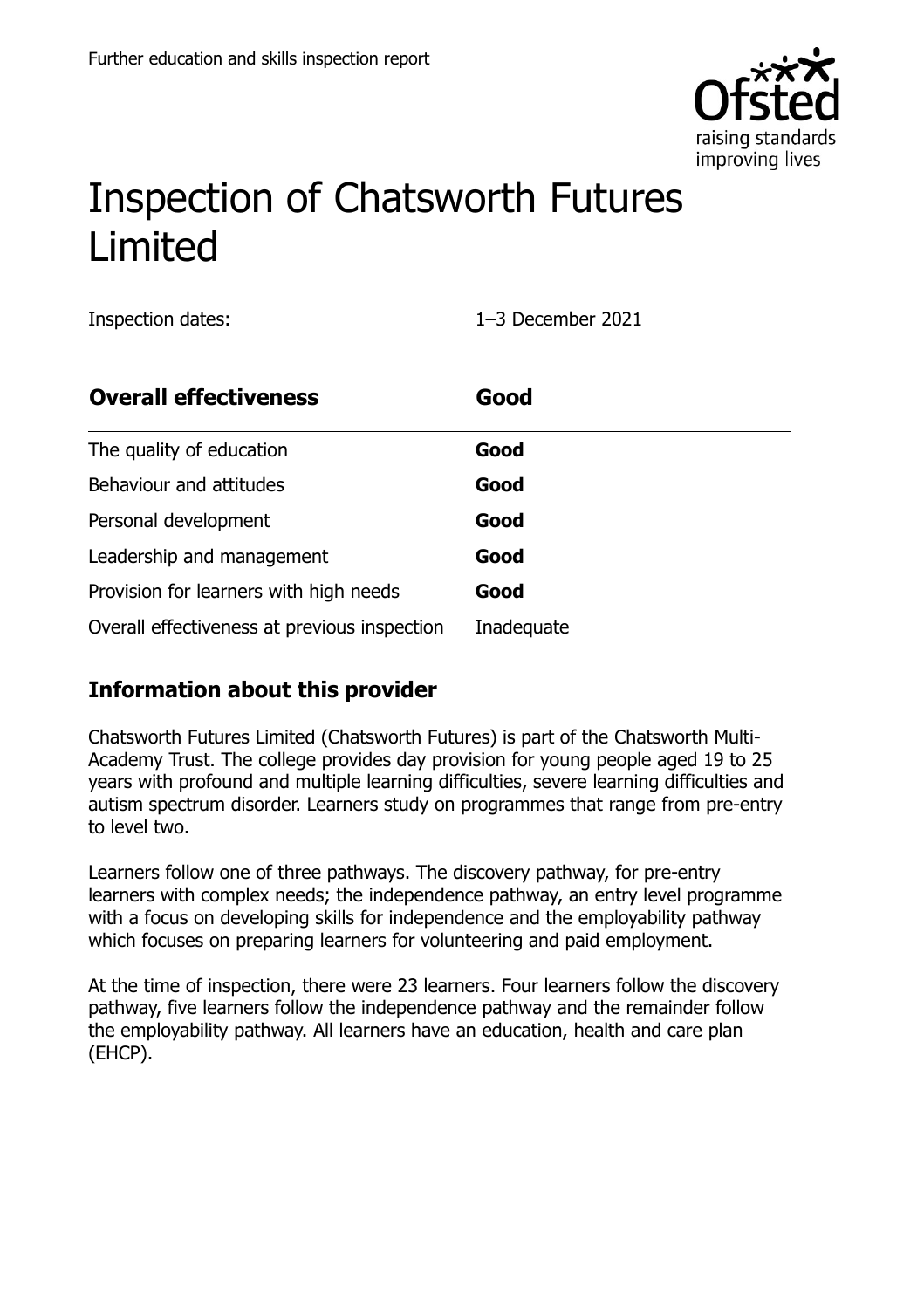

#### **What is it like to be a learner with this provider?**

Learners enjoy attending college and socialising with their friends. Learners participate in a wide range of activities, allowing them to be active citizens in their local community. They undertake work experience in a local veterans' café serving afternoon teas. They help with fundraising activities such as making and selling poppies for Remembrance Day. Through enterprise activities, learners raise money to buy and wrap Christmas presents for disadvantaged families in the local community. Learners improve their communication skills and confidence through working with people in the community.

Learners benefit from visits to specific support groups in the local community. Learners with visual impairment learn about the work that a local charitable support group provides to people in the community with visual impairment. This ensures that when learners leave college, they can access community organisations to support them in their adult life.

Learners are supported to develop and build their resilience in preparation for adult life. For example, learners apply for work-placement opportunities that arise. They are supported to experience and understand their emotions if they are not successful in their application.

Learners on the discovery and independence pathway take part in music therapy. This helps learners develop confidence in interacting with others and reduces their anxiety in unfamiliar settings so they can adapt to change in their daily lives.

Learners are safe and happy at college.

#### **What does the provider do well and what does it need to do better?**

Leaders have developed an ambitious curriculum that challenges learners to develop their independence and prepares them for adult life. The employability pathway challenges learners to develop the knowledge, skills and behaviours needed to be successful in the workplace. For example, wearing appropriate personal protective equipment and applying good food-hygiene practices in hospitality settings. The discovery and independence pathways challenges learners to develop essential daily living skills such as learning to care for themselves.

Staff have high expectations of what learners can achieve. They use robust and accurate baseline assessments to identify gaps in learners' knowledge and experiences. They use this information together with learners' EHCPs to plan learning. Staff set learners challenging targets in most aspects of their programme. These personalised targets build on what learners already know and can do and ensure their learning is tailored to meet their individual needs. However, staff do not set specific and challenging targets in all aspects of the learners' programmes. For example, learners participate in a broad range of cross-college activities that develop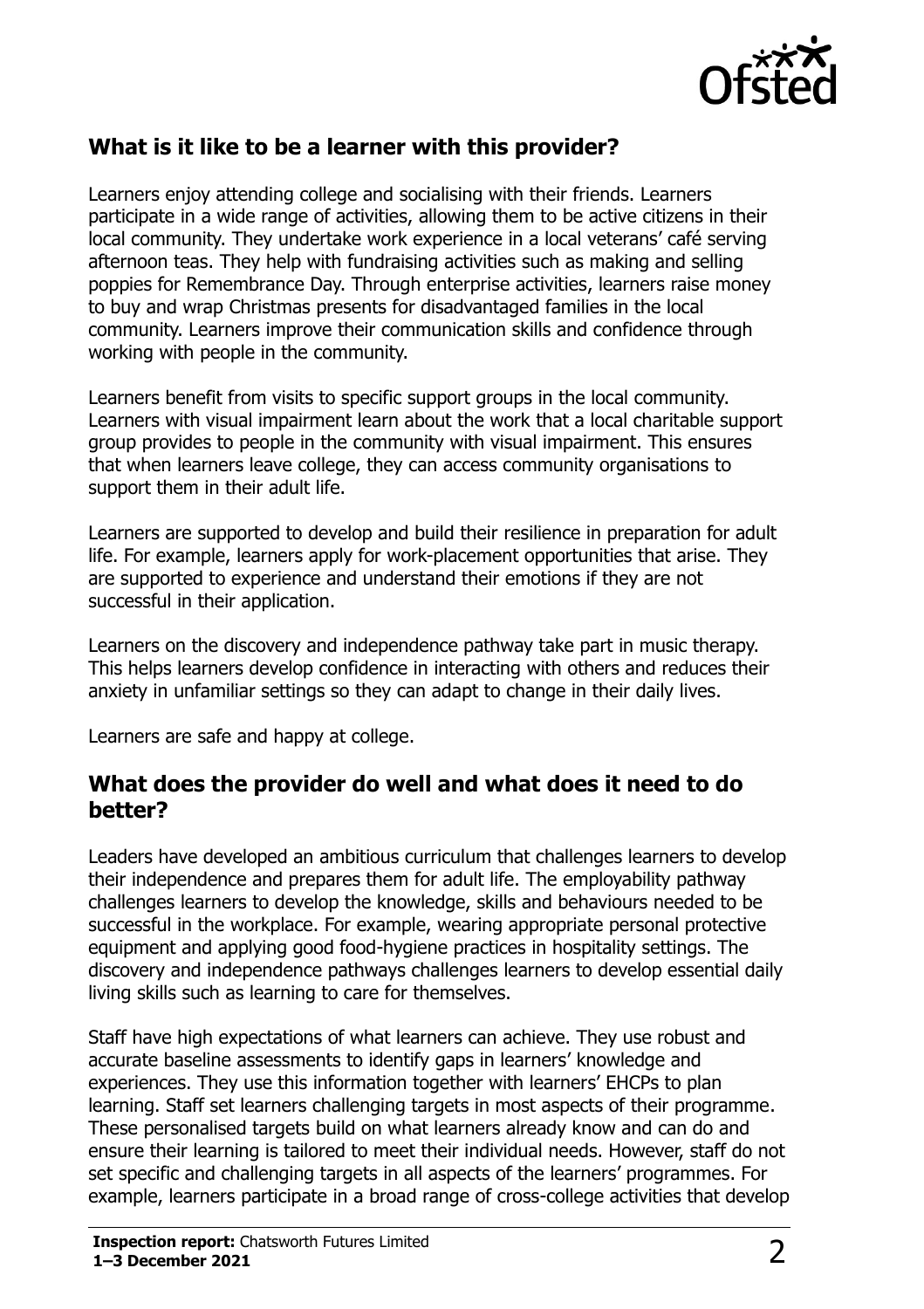

their understanding of issues, such as their rights and responsibilities and how to be healthy. Staff do not identify specific individual targets against which they can measure learners' progress and achievement in these aspects of their programme.

Staff plan activities that help learners gain the knowledge and skills needed to be more independent in their adult lives. For example, learners on the independence pathway learn about healthy food options and make choices about their food. They learn how to shop and use their shopping skills to buy ingredients for their food choices. Learners are taught how to prepare and cook their food in college. Learners practise these skills over time so they become more familiar and fluent in carrying out these tasks.

Learners on the discovery pathway benefit from individualised communication support strategies. Staff use a range of effective strategies, including the use of pictures, signs and objects of reference which enable learners to make good progress in extending their vocabulary. However, staff do not always challenge learners to recall and apply previous learning. For example, learners are provided with instructions they have previously followed and are not challenged to identify and apply these processes independently.

Learners participate in a broad range of activities that prepares them for leaving college and their adult life. Learners on the employability pathway take part in an organised 'skills week'. They visit a range of organisations in sectors, such as hospitality and retail, and experience different job roles. For example, learners spend a day in a local hotel where they carry out the roles in reception and housekeeping. They visit a local supermarket and experience working in the bakery, stocking shelves and working in the delicatessen section. This gives learners an understanding and insight into the possible job opportunities for their next steps.

Learners receive useful feedback and are challenged to improve their work. For example, learners are encouraged to use dictionaries to correct spelling errors in their written work.

Support for learners is highly effective. Staff have a thorough understanding of what learners can and cannot do. They use this to determine the level of support and intervention learners require to promote independence. For example, learners are encouraged to access the working environment independently, knowing that support and help is available if needed. Learners, parents and carers value the support that staff provide.

Leaders have very recently increased the range of specialist staff to meet the holistic needs of learners. Specialist staff support tutors and teaching assistants to use assessment tools more effectively and provide useful training to staff on strategies to promote and advance learners' communication skills. However, it is too early to measure the full impact on supporting learners' progress. Currently, not all learners benefit from appropriate sensory support strategies that enables them to selfregulate their emotions and behaviours.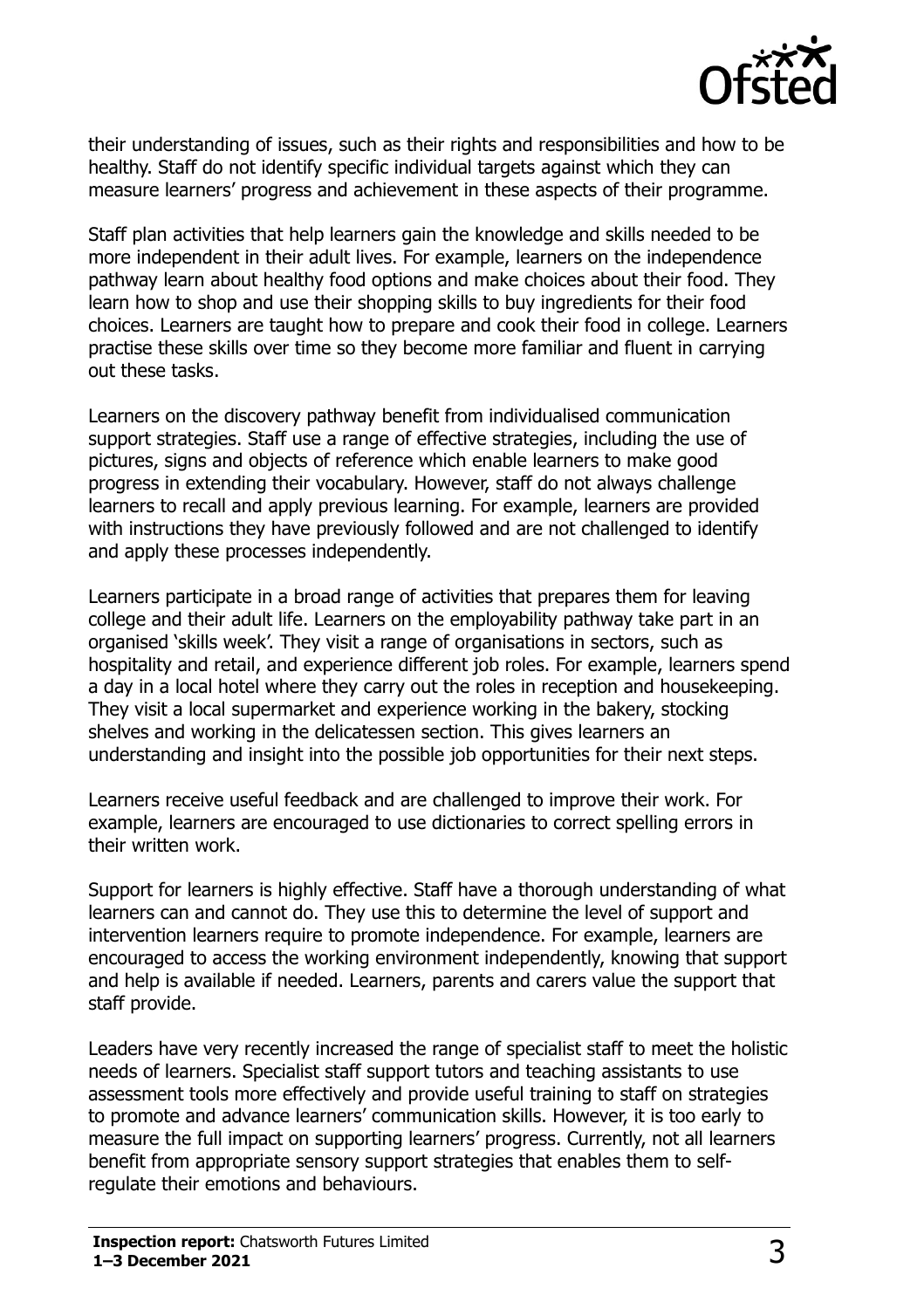

Leaders and managers have successfully implemented actions to address the weaknesses identified at the previous inspection. The senior management team has been strengthened with staff who are experienced in working with learners with high needs. Leaders have ensured the safety of learners is a high priority and frequently carry out health and safety checks of the learning environment.

Leaders and managers have worked relentlessly with staff, parents, carers and employers to raise expectations of what learners can achieve. For example, they have worked with employers to identify the skills that employers need and incorporated these into the employability pathway to improve progression to employment for learners.

Learners make good progress towards achieving their learning goals and are well prepared for adult life. Learners on the employability pathway make very strong progress towards developing the knowledge, skills and behaviours needed to be successful in voluntary or paid employment.

Governance is effective. Board members have a broad range of skills and experience which they use to support the senior leadership team. They receive comprehensive and detailed information that enables them to scrutinise and challenge senior leaders to improve the quality of education that learners receive. Board members frequently monitor the progress of quality improvement actions and their impact. As a result, they have a detailed understanding of the strengths and weaknesses of the provision.

### **Safeguarding**

The arrangements for safeguarding are effective.

Leaders have put in place a range of policies to safeguard learners. Staff receive frequent safeguarding training to ensure they know how to keep learners safe. They help learners understand potential safeguarding risks, such as sexting and grooming, and how they can protect themselves from harm.

The designated lead keeps comprehensive records of all incidents and concerns raised. Staff work with a range of external agencies, including the local adult social care team, to ensure learners are kept safe.

Leaders implement robust safe recruitment practices to ensure staff are suitable to work with learners at the college.

#### **What does the provider need to do to improve?**

■ Leaders and managers need to ensure that all learners are set challenging targets across all aspects of their learning programme to support their progress and achievement.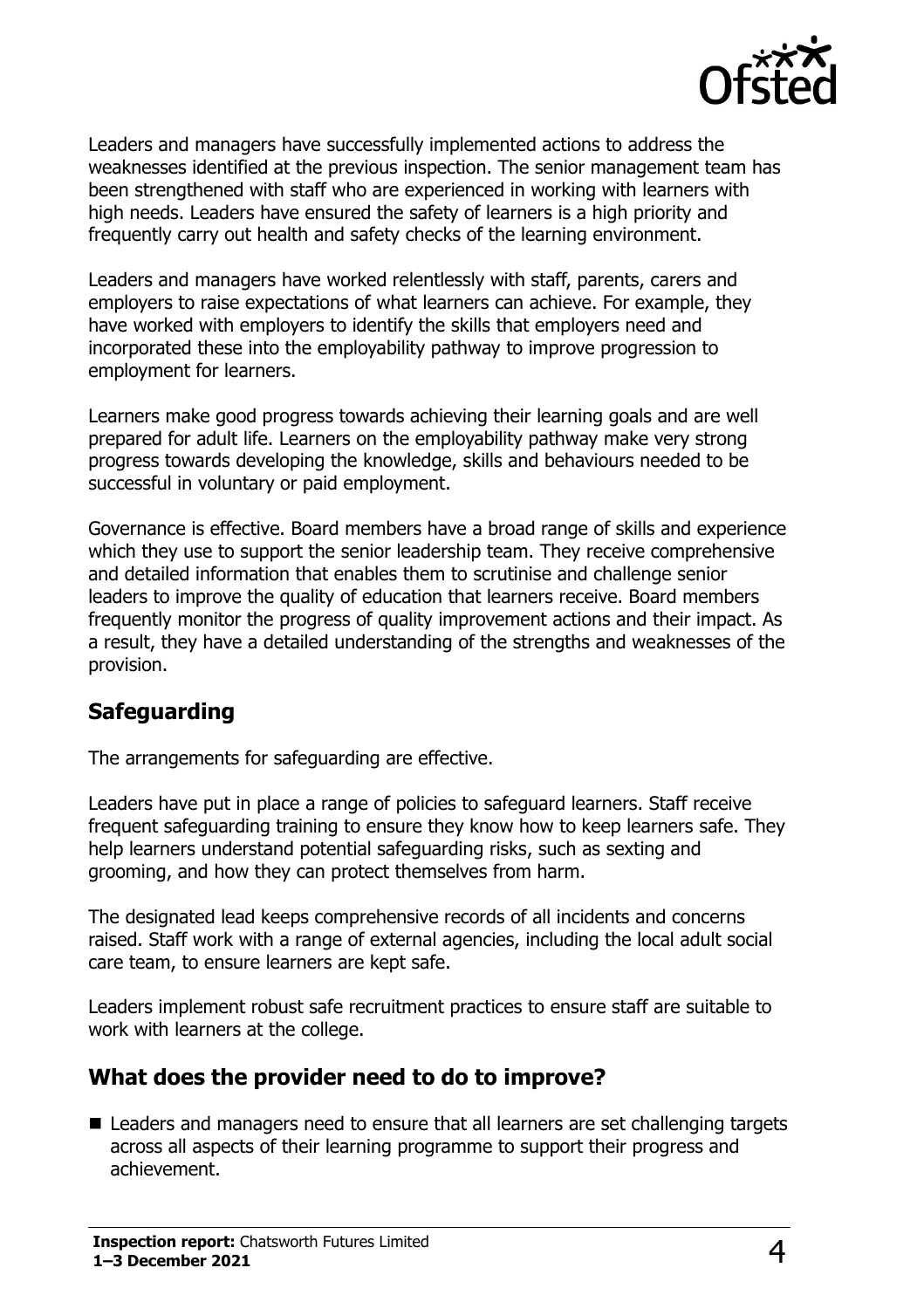

- Ensure that staff plan activities that challenge learners to apply previous learning so they can carry out tasks more independently.
- Ensure all learners' sensory needs are identified and effective support strategies implemented so that learners can self-regulate their emotions and behaviours.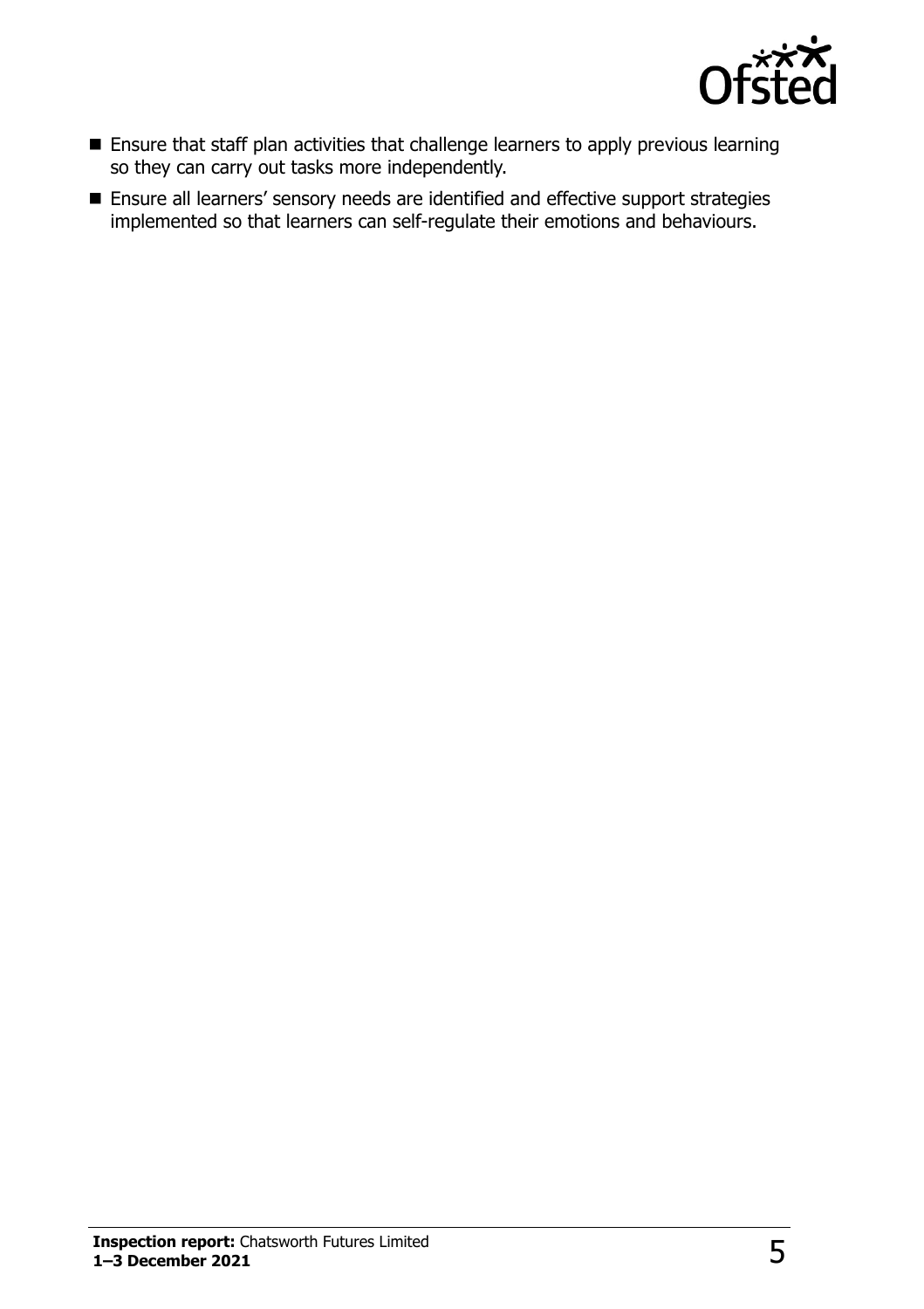

## **Provider details**

| Unique reference number     | 141887                                     |
|-----------------------------|--------------------------------------------|
| <b>Address</b>              | Vicarage Road<br>Swinton<br><b>M27 0WA</b> |
| <b>Contact number</b>       | 0161 707 1417                              |
| Website                     | www.chatsworthfutures.org.uk               |
| <b>Principal/CEO</b>        | Dr Martin Hanbury                          |
| <b>Provider type</b>        | Independent specialist college             |
| Date of previous inspection | 22-24 January 2019                         |
| <b>Main subcontractors</b>  | N/A                                        |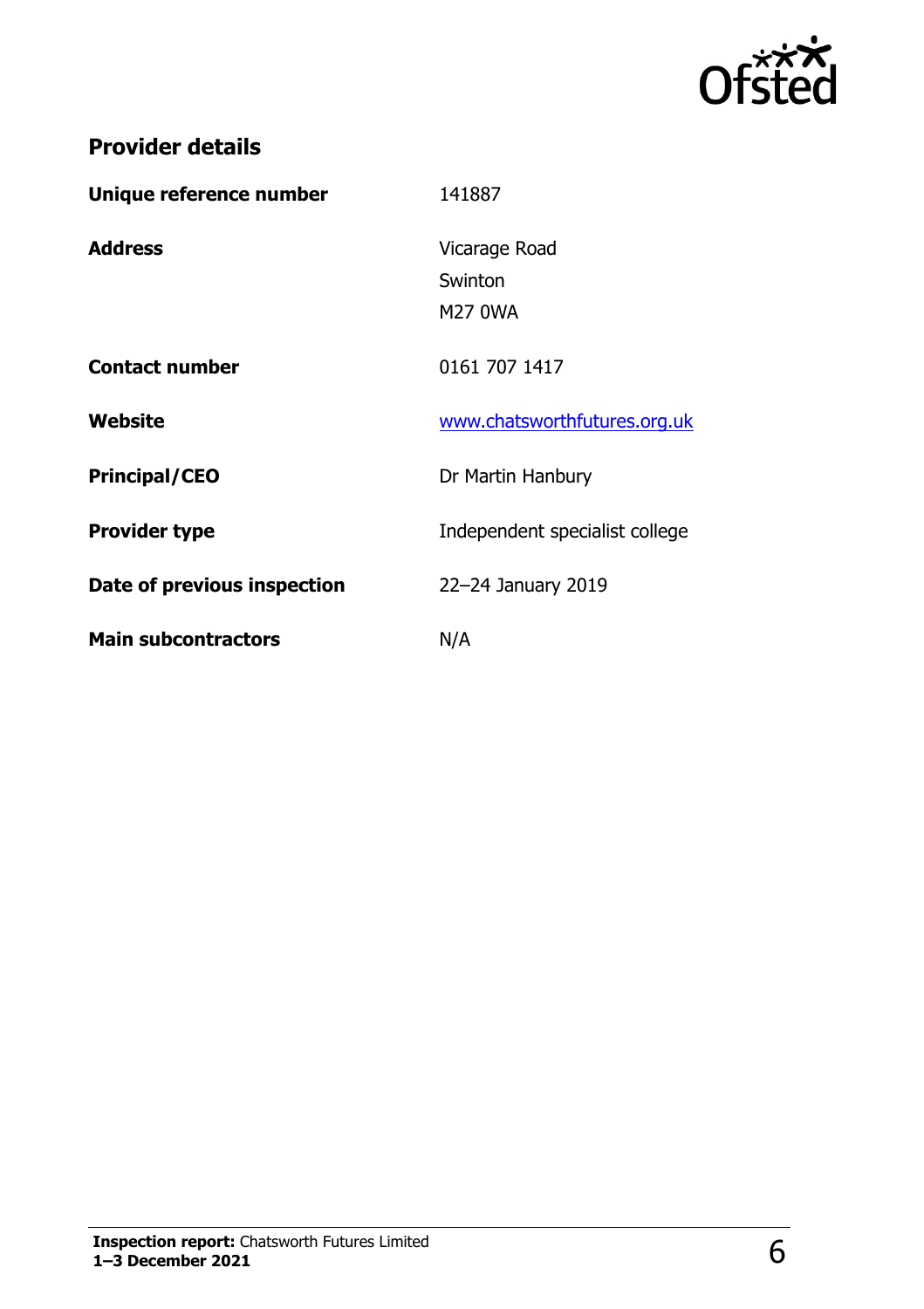

### **Information about this inspection**

The inspection team was assisted by the principal, as nominee. Inspectors took account of the provider's most recent self-assessment report and development plans, and the previous inspection report. The inspection was carried out using the [further education and skills inspection handbook](http://www.gov.uk/government/publications/further-education-and-skills-inspection-handbook-eif) and took into account all relevant provision at the provider. Inspectors collected a wide range of evidence to inform judgements, including visiting learning sessions, scrutinising learners' work, seeking the views of learners, staff and other stakeholders, and examining the provider's documentation and records.

#### **Inspection team**

Elaine Price, lead inspector Ofsted Inspector Lisa Duncalf **Contract Contract Contract Contract Contract Contract Contract Contract Contract Contract Contract Contract Contract Contract Contract Contract Contract Contract Contract Contract Contract Contract Contract C** Bernie White **Calculation** Ofsted Inspector